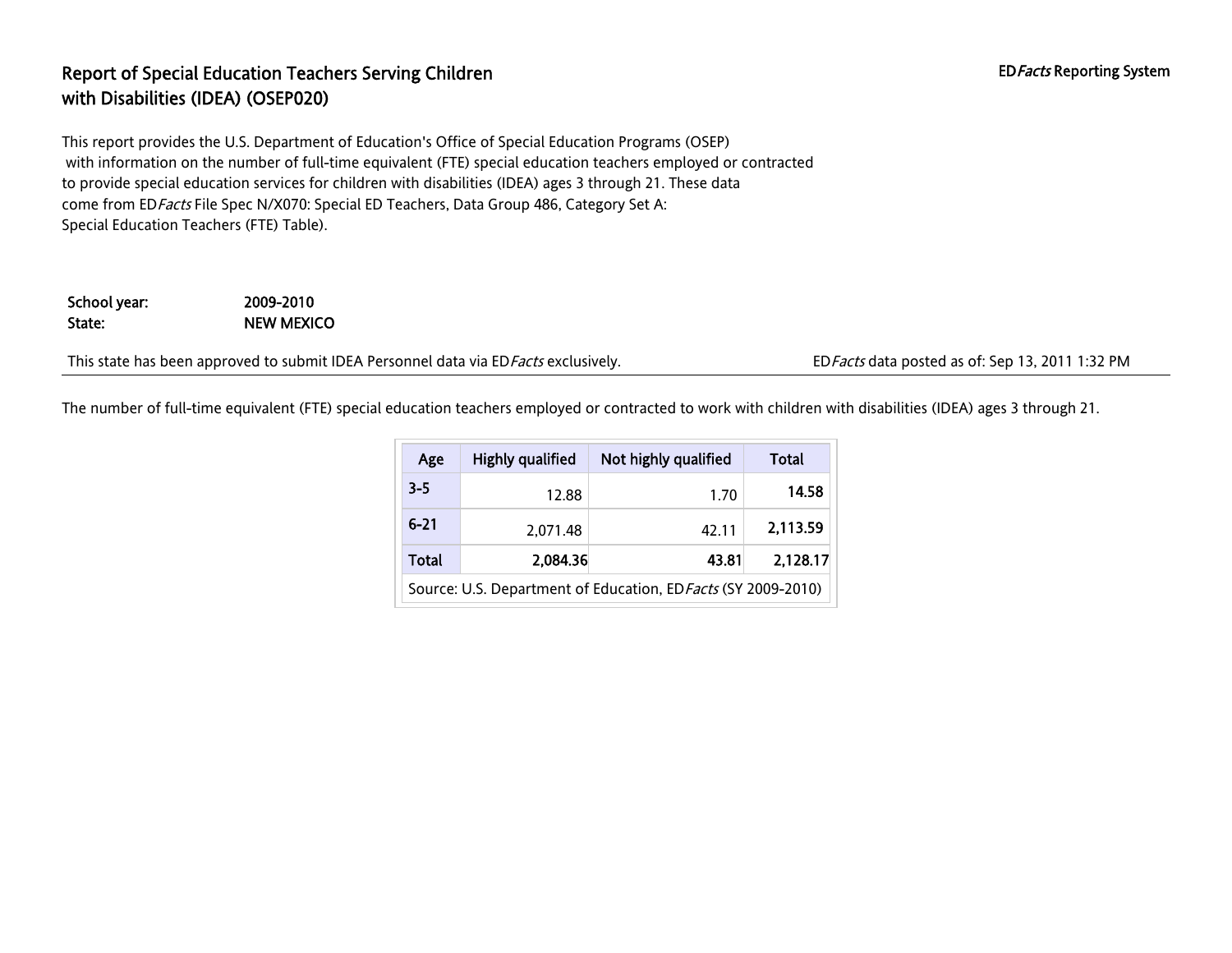# Report of Special Education Paraprofessionals **EDFacts** Reporting System Serving Children with Disabilities (IDEA) (OSEP021)

This report provides the U.S. Department of Education's Office of Special Education Programs (OSEP) with information on the number of full-time equivalent (FTE) paraprofessionals employed or contracted to work with children with disabilities (IDEA) ages 3 through 21. These data comes from ED Facts File Spec N/X112: Special ED Paraprofessionals, Data Group 647, Category Set A: Special Education Paraprofessionals (FTE) Table.

School year: 2009-2010 State: NEW MEXICO

This state has been approved to submit IDEA Personnel data via ED Facts exclusively. EDFacts data posted as of: Sep 13, 2011 1:30 PM

The number of full-time equivalent (FTE) special education paraprofessionals employed or contracted to work with children with disabilities (IDEA) ages 3 through 21.

| Age                                                           | Qualified | <b>Not Qualified</b> | Total    |  |  |
|---------------------------------------------------------------|-----------|----------------------|----------|--|--|
| $3 - 5$                                                       | 290.42    | 1.50                 | 291.92   |  |  |
| $6 - 21$                                                      | 2,719.87  | 20.76                | 2.740.63 |  |  |
| Total                                                         | 3,010.29  | 22.26                | 3,032.55 |  |  |
| Source: U.S. Department of Education, ED Facts (SY 2009-2010) |           |                      |          |  |  |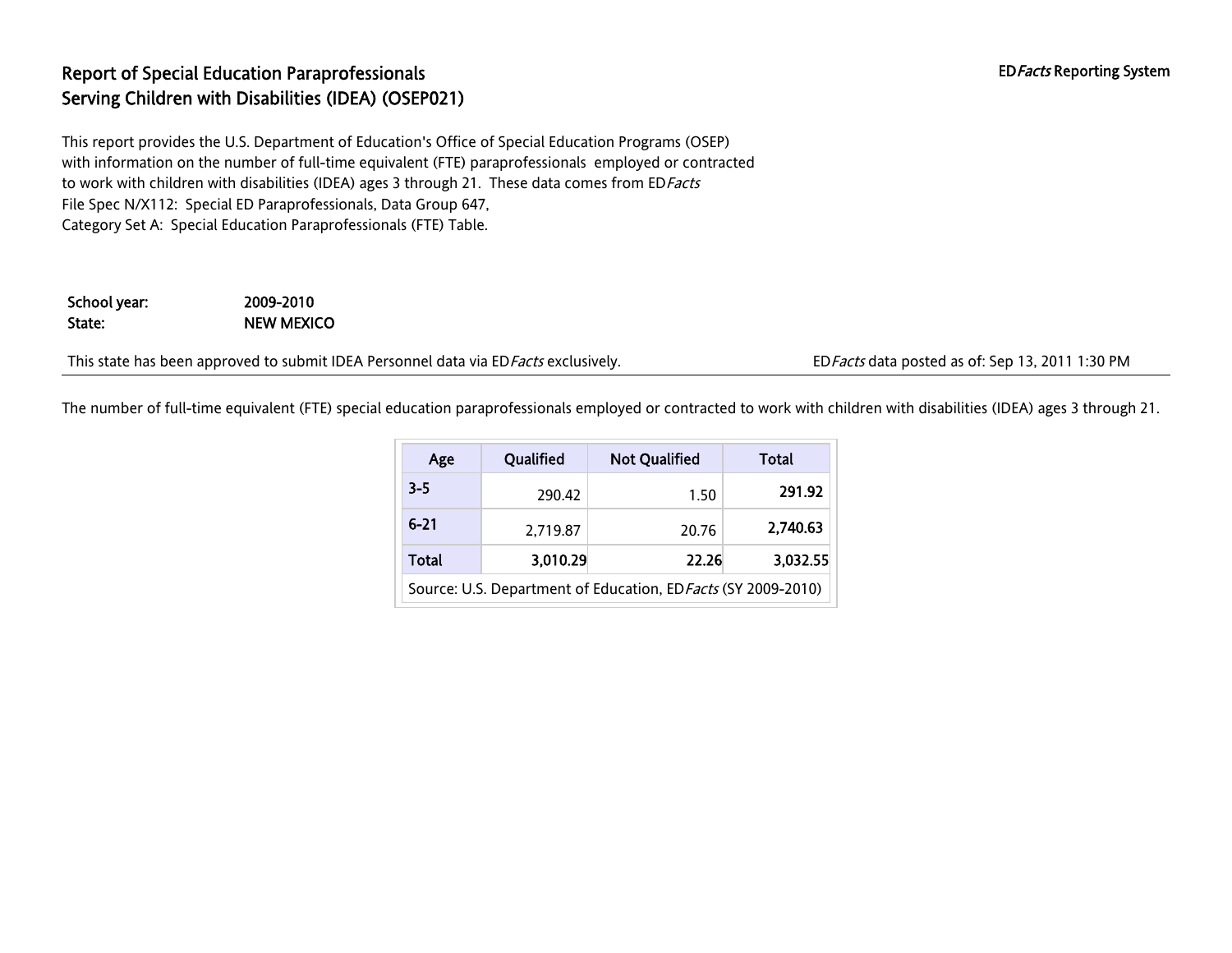# Report of Related Services Personnel Serving EDFacts Reporting System Children with Disabilities (IDEA) Ages 3-21 (OSEP022)

This report provides the U.S. Department of Education, Office of Special Education Programs (OSEP) with information on the number of full-time equivalent (FTE) related services personnel employed or contracted to provide related services for children with disabilities (IDEA) ages 3 through 21. These data comes from EDFacts File Spec N/X099: Special ED Personnel, Data Group 609, Category Set A: Special Education Personnel (FTE) Table.

School year: 2009-2010 State: NEW MEXICO

This state has been approved to submit IDEA Personnel data via ED Facts exclusively. EDFacts data posted as of: Sep 13, 2011 1:26 PM

The number of full-time equivalent (FTE) related services personnel employed or contracted to work with children with disabilities (IDEA) ages 3 through 21.

| <b>Related Services Personnel</b>                                                 | <b>Fully certified</b> | Not fully certified | <b>Total</b> |
|-----------------------------------------------------------------------------------|------------------------|---------------------|--------------|
| <b>Audiologists</b>                                                               |                        | 0.00                | 24.71        |
| <b>Speech-Language Pathologists</b>                                               |                        | 8.56                | 546.40       |
| <b>Interpreters</b>                                                               | 46.35                  | 0.00                | 46.35        |
| Psychologists                                                                     | 135.46                 | 2.00                | 137.46       |
| <b>Occupational Therapists</b>                                                    | 202.77                 | 4.95                | 207.72       |
| <b>Physical Therapists</b>                                                        | 92.92                  | 0.58                | 93.50        |
| Physical Education Teachers and Recreation and Therapeutic Recreation Specialists | 18.74                  | 0.00                | 18.74        |
| <b>Social Workers</b>                                                             | 370.74                 | 3.14                | 373.88       |
| <b>Medical / Nursing Service Staff</b>                                            | 6.76                   | 0.00                | 6.76         |
| <b>Counselors and Rehabilitation Counselors</b>                                   | 42.41                  | 1.14                | 43.55        |
| Source: U.S. Department of Education, ED Facts (SY 2009-2010)                     |                        |                     |              |